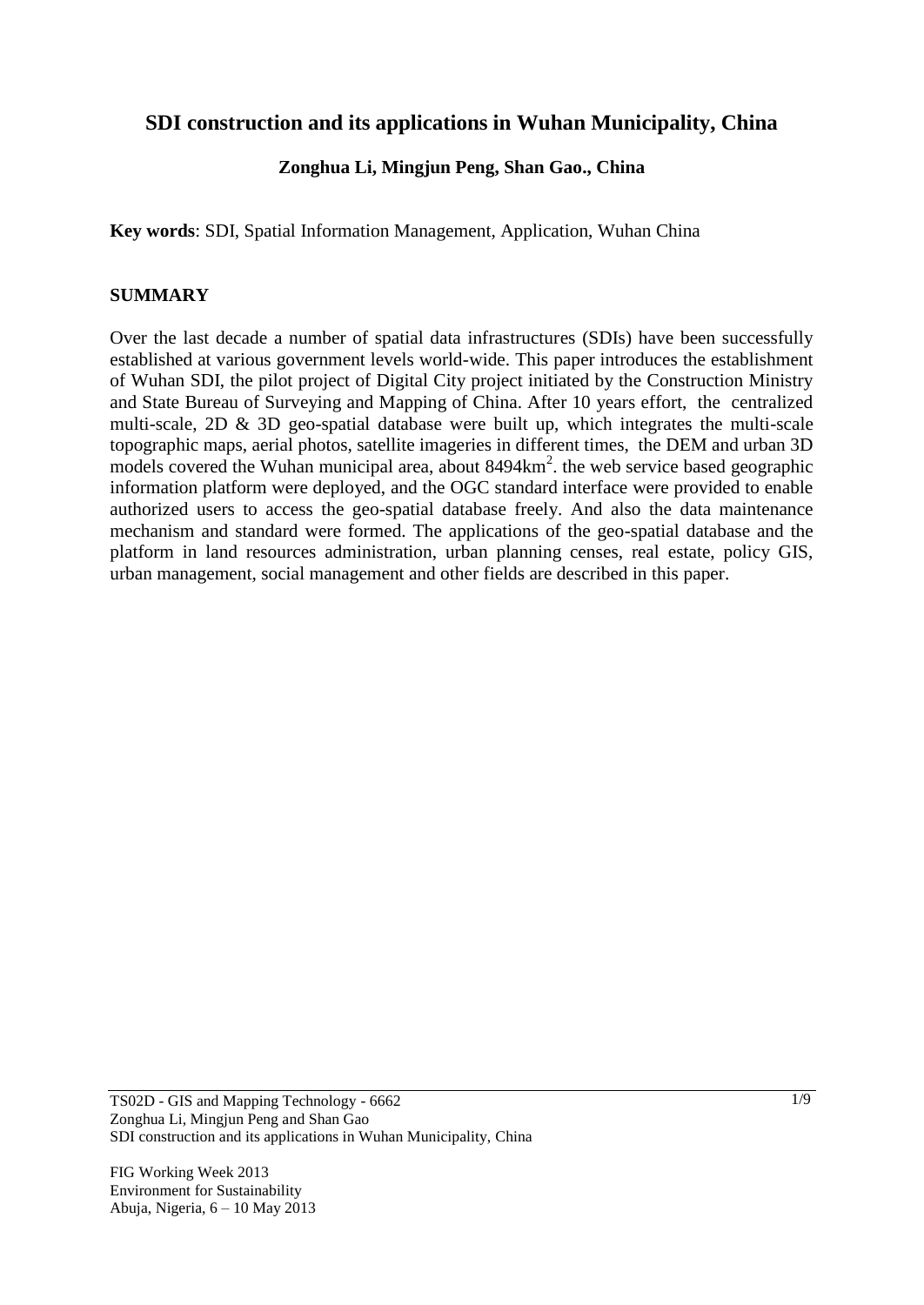# **SDI construction and its applications in Wuhan Municipality, China**

### **Zonghua Li, Mingjun Peng, Shan Gao., China**

## **1. INTRODUCTION**

Following the early activities of the US Federal Geographic Data Committee in the 1990s, many countries throughout the world are recognizing the importance of spatial information(Singh, P.K., 2009) and the related infrastructure required for its management to ensure effective decision making(Steve Jacoby and Jessica Smith, et al, 2002). After over 10 year's development, SDIs on different scales (national, region and city) are established, which have greatly enhanced local economic & society development and geographical application. This article mainly describes the construction and application of Wuhan SDI.

### **1.1 Background**

Wuhan initiated construction of SDI in 2000, it was an important content of Digital Wuhan, and it is also the pilot project of the Digital City project initiated by the Construction Ministry. This project was completed in 2006 and was identified as China's first built Digital City SDI. After that, the second phase of Wuhan SDI continuted, it was the core of "Digital Wuhan Geospatial Framework" which was the pilot project promoted by National Administration of Surveying, Mapping and Geoinformation. This project was finished in November, 2011. The SDI project is a long-term plan, which can be divided into three stages: the first stage is to design the general framework, and work out the data standard, the data exchange standard, etc. The second stage is the implement stage, various database were built up in accordance with uniform standards. The third stage is to deepen the platform, using the latest technology such as Web Service(David J. Maguire, 2005), Data Fusion, etc. to upgrade the platform, at the meantime, we initiated the construction of Wuhan 3D Digital Map.

### **1.2 Target and tasks**

Wuhan SDI is subset of the China NSDI, it is the fundamental part of Digital Wuhan. The objectives of the project can be summarized as following:

- (1) Design a framework of data production, management, updating workflow and the data standard;
- (2) Build up the multi-source, multi-scale and multi-temporal, centralized urban spatial database covering the whole Wuhan municipality using the same GIS platform, spatial database and standards;
- (3) Build up a distributed system for spatial data updating and centralized maintenance to make sure the data is up-to-date, provides quickly access to the data using GIS;
- (4) Build up the spatial data distributing and sharing mechanism based on the urban wide-band network, reduce the duplication of spatial data maintenance;
- (5) Deploy applications in the Wuhan municipal government agencies, especially in the Land Resource and Planning Bureau. Through the applications, enrich the spatial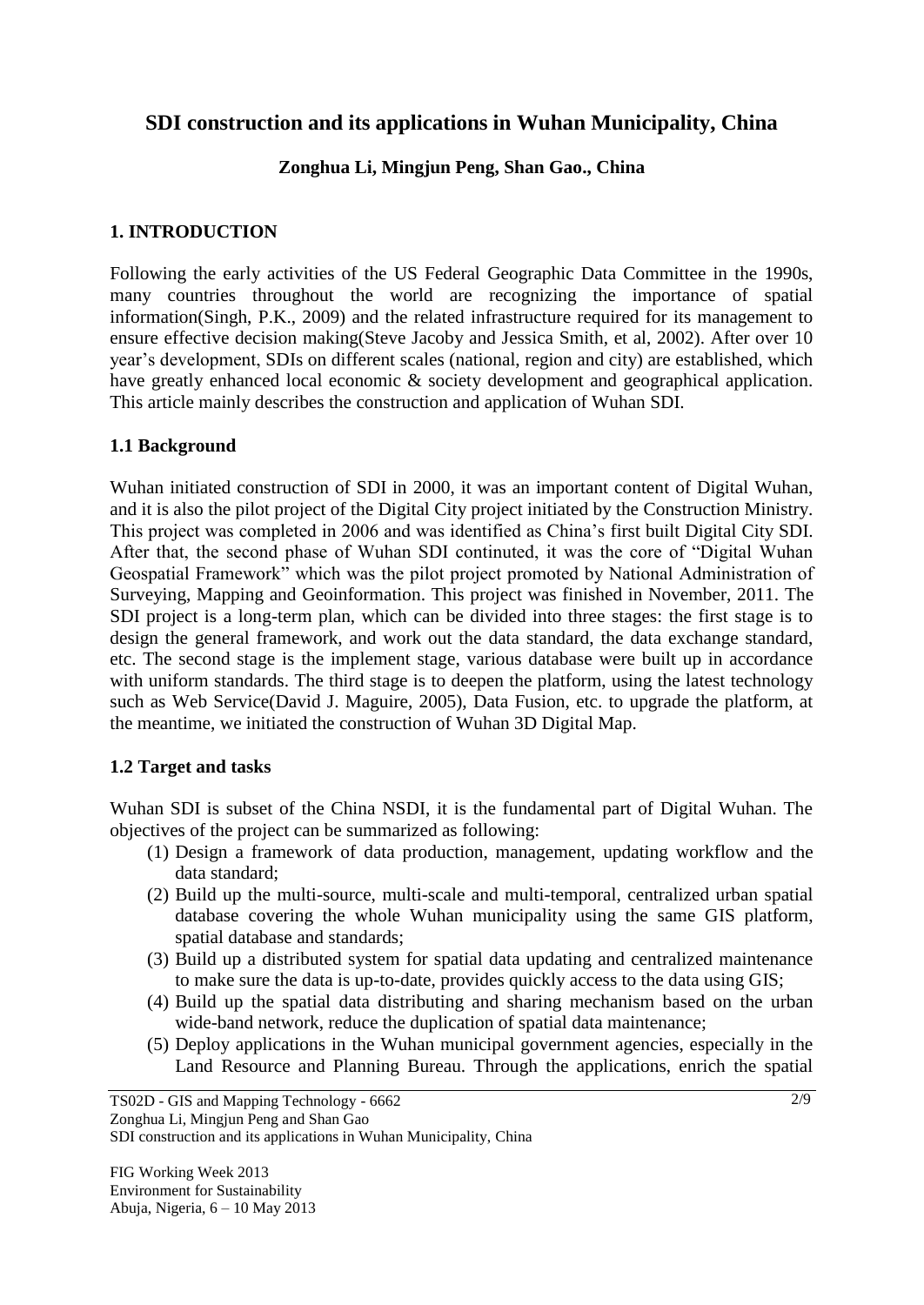database, so as to providing more spatial data to other applications.

# **1.3 Architecture**

Wuhan SDI is composed of five systems: data, technologies, standards, management and application.

- (1) Data. Wuhan SDI dataset have the characteristics of multi-source, multi-scale and multi-temporal, the dataset include the natural and social information such as topography, pipeline, realm and their basic properties. Based on this basic information, we can easily overlay other social and economic information.
- (2) Technology. The construction of SDI needs a series of theories, technologies and workflow, which covers from data collection, processing, updating to data management, sharing, distributing and service. The technologies include earth information science, cartography, remote sensing, GPS, spatial data processing, virtual reality, computer network, security, artificial intelligence and expert systems, etc.
- (3) Standard. The standard covers reference system, data model, data dictionary, data acquisition, data quality, data exchange and metadata standards.
- (4) Management mechanism. It refers to relevant mechanism and policy which includes data producing, management, updating, distribution and sharing. In order to make best use of SDI, data integration & management agencies should be set up and responsibilities should be defined, thus to establish management mechanism to normalize the whole work.
- (5) Applications. The SDI applications cover governments, industries and the publics. The government application includes E-government, decision making, emergency command, etc. Industry applications mainly refer to various topic-oriented applications developed based on SDI. Public applicatiions are internet-based, which enable the public access the maps, POIs, LBS services, navigations.

### **2. ACHIEVEMENTS AND CHARACTERISTICS**

After over 10 year's effort, Wuhan SDI has completely been built up, the multi-source, multiscale and multi-temporal spatial database covering the whole city were built up, and the common geographic information platform was depolyed, and a wide range of applications were utilized in different fields, at the same time, we also formed a set of standards, specifications and mechanisms. The characteristics are listed below:

#### **2.1 Rich data content**

With the rapid advance of technology, geospatial data is still at the heart of SDI, and data coordination will always be an important SDI activity.(Open GIS Consortium, 2013). After many years of continuous effort, different types of spatial data have been integrated into our uniform spatial database, and it is worth mentioning that the 3D city model has completely covered the main district, and in a leading position in China. Tab.1 lists the fundamental geographical data: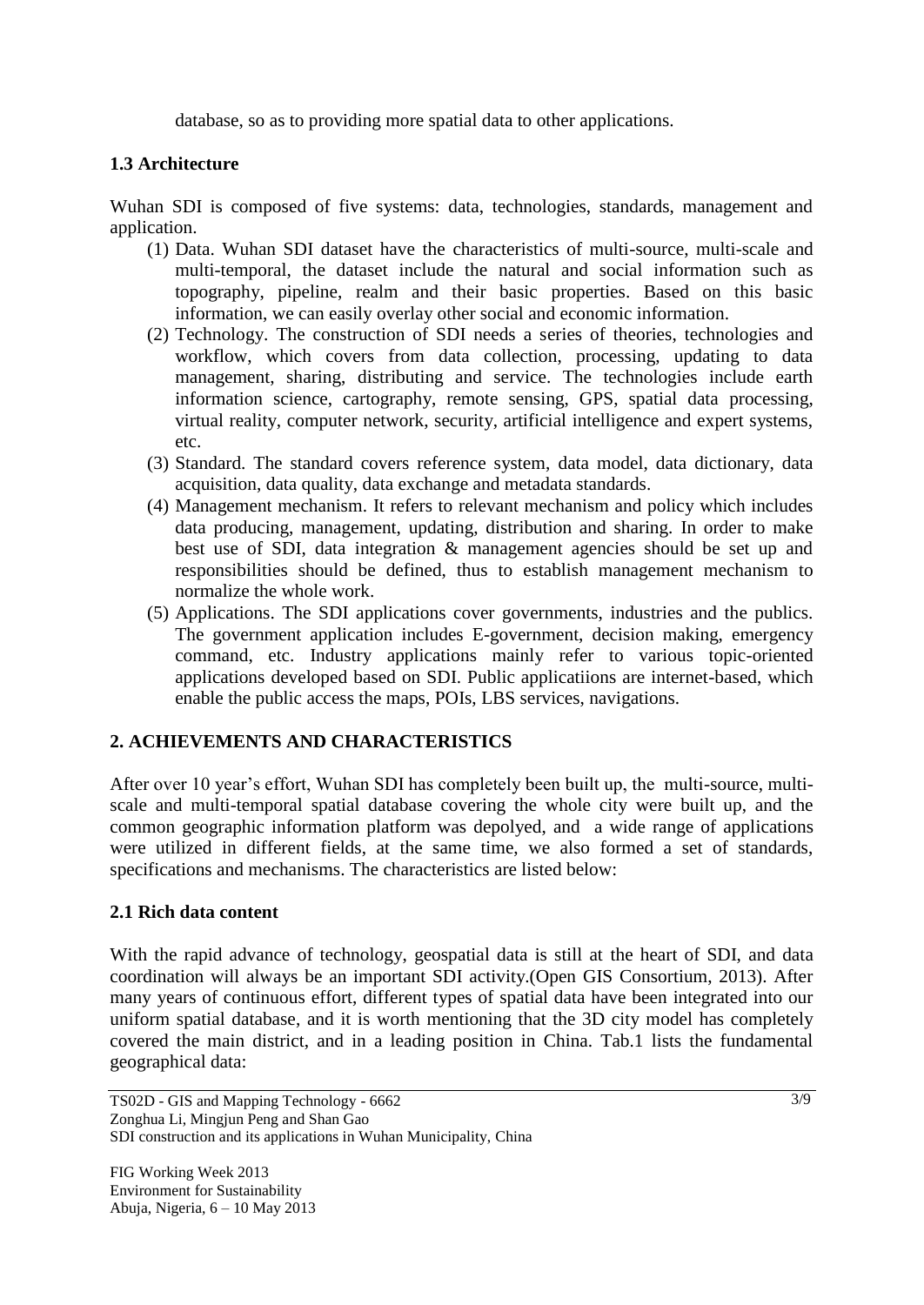| No. | <b>Data Content</b>  | description                                                 |
|-----|----------------------|-------------------------------------------------------------|
| 1   | Geospatial reference | Spatial reference data includes the ellipsoid,              |
|     |                      | datum, projection and the control points                    |
| 2   | <b>DLG</b>           | topographical maps, includes the 1:50000,                   |
|     |                      | 1:10000, 1:2000, 1:500 scale topographical maps             |
| 3   | <b>DEM</b>           | 5m spacing grid covering whole city, 2.5m                   |
|     |                      | spacing grid covering central city                          |
| 4   | <b>DOM</b>           | Remote sensing image since 2000, covering                   |
|     |                      | whole city having the area of $8494 \text{km}^2$            |
| 5   | 3DCM                 | Frame model covering 8494km <sup>2</sup> , fine model       |
|     |                      | covering over 600 $km^2$                                    |
| 6   | Pipelines            |                                                             |
| 7   |                      | Covering the main district of more than 500 $\text{km}^2$ , |
|     | Street view data     | and the whole length added up to more than                  |
|     |                      | 6000km                                                      |
| 8   | Geographical names   | About 620,000 geographical names, more than                 |
|     | and address          | 70,000 address                                              |
| 9   | Government           | 1402 layers                                                 |
|     | information          |                                                             |
| 10  | 2.5D electronic map  | Covering the main district                                  |

Tab.1 Data content of Wuhan SDI

Besides, Wuhan SDI also integrated other thematic information, such as land administration information, planning data, public facilities data, natural resource data and social-economic information, etc.



TS02D - GIS and Mapping Technology - 6662 Zonghua Li, Mingjun Peng and Shan Gao SDI construction and its applications in Wuhan Municipality, China

FIG Working Week 2013 Environment for Sustainability Abuja, Nigeria, 6 – 10 May 2013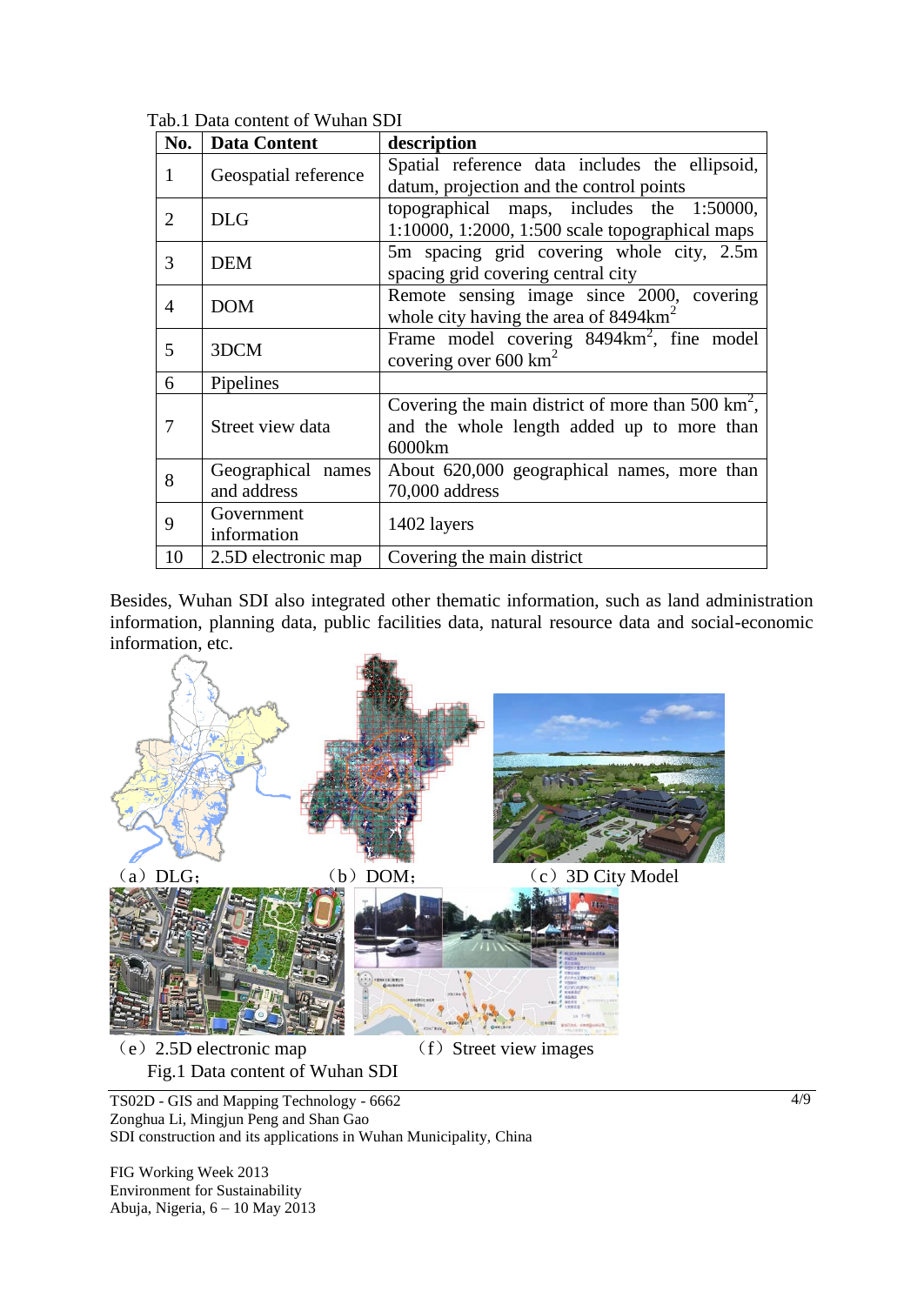# **2.2 Large-scale, inter-discipline applications**

Based on Wuhan SDI, we have successfully built various applications, among which some are government oriented, some are urban management oriented, and some are public service oriented. Up to now, more than 20 applications were built up, such as comprehensive information platform for land-use and planning, urban grid management system, urban construction lifecycle management system, population and houses management system, social comprehensive management and services system, etc. These applications are inter-discipline, together with isomerism data exchange and collaboration, and the number of agencies is added up to more than 80. Large-scale applications contributed to the formation of application mode, which in turn promoted more widely use of geographical information.

## **2.3 Combination of centralized and distributed sharing-service mode**

Using the mode combining centralized and distributed, we set up Geographic Data Integration & Management Center characterized by physically dispersed and logic centralized citywide. It consists of a main data center and multiple sub data center, they work together to produce, management and maintenance geographical data(Michael G. Tait, 2005). Wuhan Geographical Information Center maintance the main center managing geospatial data resource, it provides a variety of services complying with OGC standards, and supports service registration, management and publish, other agencies is only responsible for their thematic data. All these data are logically unified, and the main center is the only entrance to the user. When receiving a request, the main center know how to get the data and extract it from its own database and other sub database, then back to the user.

### **2.4 Cross-platform service aggregation**

Due to historical reasons, land use/cover data and urban planning data is managed separately by different GIS platform, in order to solve the problem of cross-platform and interoperability, we successfully realized effective aggregation of multi-source data and services using web services technology. By the support of unified resource discovery interface, we achieved the aggregation of MapGIS(a GIS basic platform widely used in China) and ArcGIS, avoiding the conversion between two different dataset. In the common platform, all data can be accessed by the unified interface without caring about which GIS platform is indeed running the service. Different data can be easily overlaid and queried, thus solve the problem of cross-sectoral, cross-platform data sharing.

### **2.5 A set of standards and specifications**

During the construction of Wuhan SDI, we formulated a set of standards and specifications covering data acquisition, data processing, data management, platform construction, application and security standards, enhanced unified data management and application. At the same time, the establishment of a set of mechanisms for the platform management, maintenance and updating, it is not only useful to ensure the long-term operation of Wuhan SDI, but also useful to guide other cities SDI construction. The formation of the standards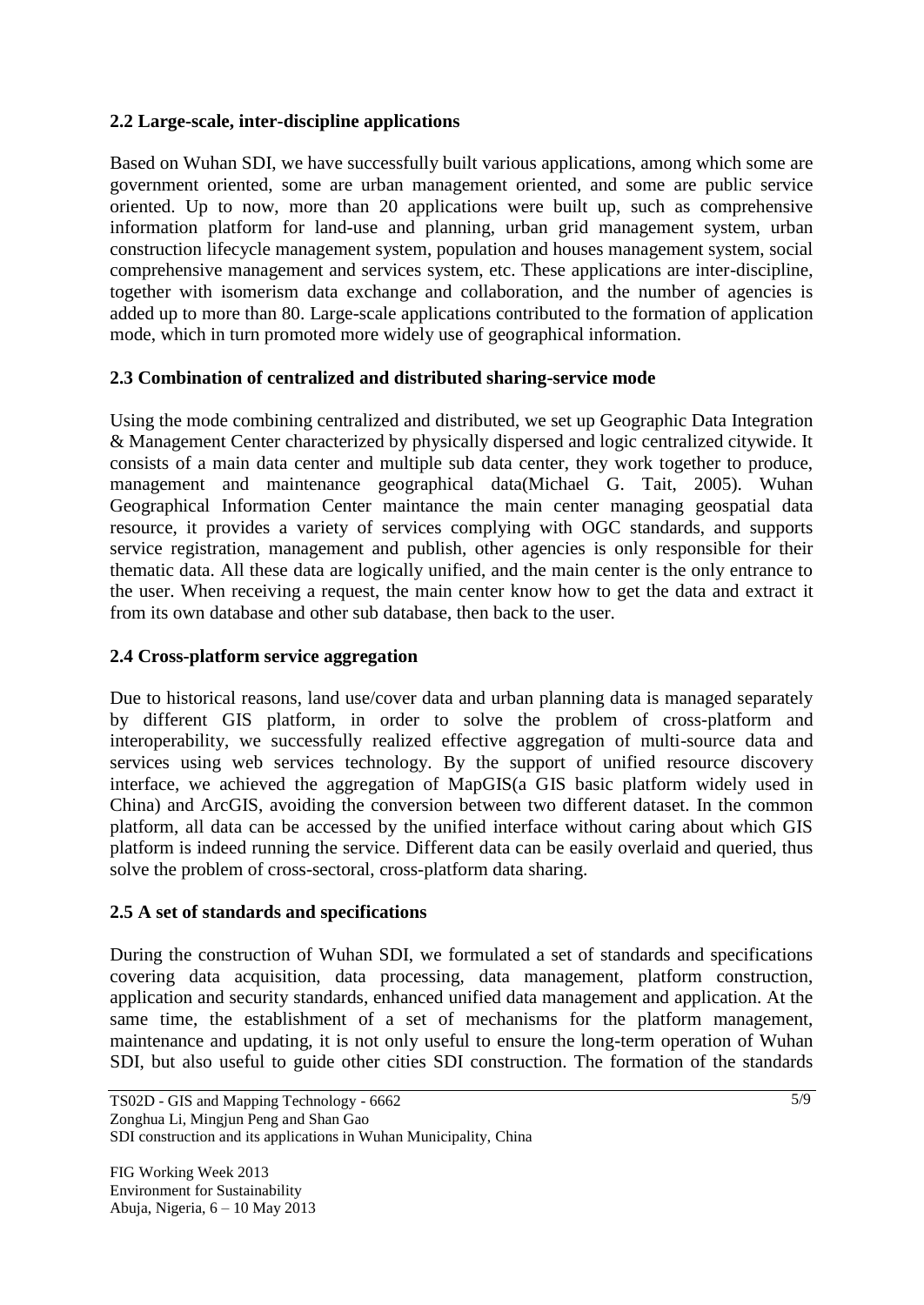includes Technical Code for Three Dimensional City Modeling, Specification of Government Electronic Map Data, Specification of Government Information Layer and so on.

## **2.6 Customized online services**

Spatial information services platform is designed to serve the municipal sector and the public at various level(A. Mansourian, 2008). Wuhan SDI provides common function such as online map viewing, querying and analyze, and it is can be also customized according to user needs. Users can utilize the data services and interfaces provided by the platform and customize the configuration of the services, thus to develop their own thematic application system to achieve the true sense of the thematic application service system, personalized features enhanced geographic information services.

# **3. APPLICATIONS**

Base on Wuhan SDI, more than 20 applications have been established, serving for government, enterprises and the public. Through these applications, the SDI data content were enriched. Followings are some typical applications:

## **3.1 Applications in urban planning and land administration**

Based on the Wuhan SDI, the application tailored for urban planning and land administration is developed. The application have the abilities of quick access the quality, various, up-to-date spatial data needed in examination activities, the data can be accessed via the intranet of the bureau and also via the wide-band network, this has greatly improved staff productivity and customer satisfaction due to quick access to quality, electronic information, and also the comprehensive, quality information provides protection against loss of staff with 'local knowledge'. And the information can be shared between the bureau and the sub-bureaus, for most of the urban planning projects, topographical maps, cadastral parcels, land lease information, and planning control information are needed in the examination procedure. Before the establishment of the SDI, the data collection has long been a labor and boring job. After the successful establishment of the SDI, the data can be easily and quickly accessed, such that the staff can make more concentration on the scenario comparison, analyze and optimization.



Fig.2 Quick access to various types of information

TS02D - GIS and Mapping Technology - 6662 Zonghua Li, Mingjun Peng and Shan Gao SDI construction and its applications in Wuhan Municipality, China

FIG Working Week 2013 Environment for Sustainability Abuja, Nigeria, 6 – 10 May 2013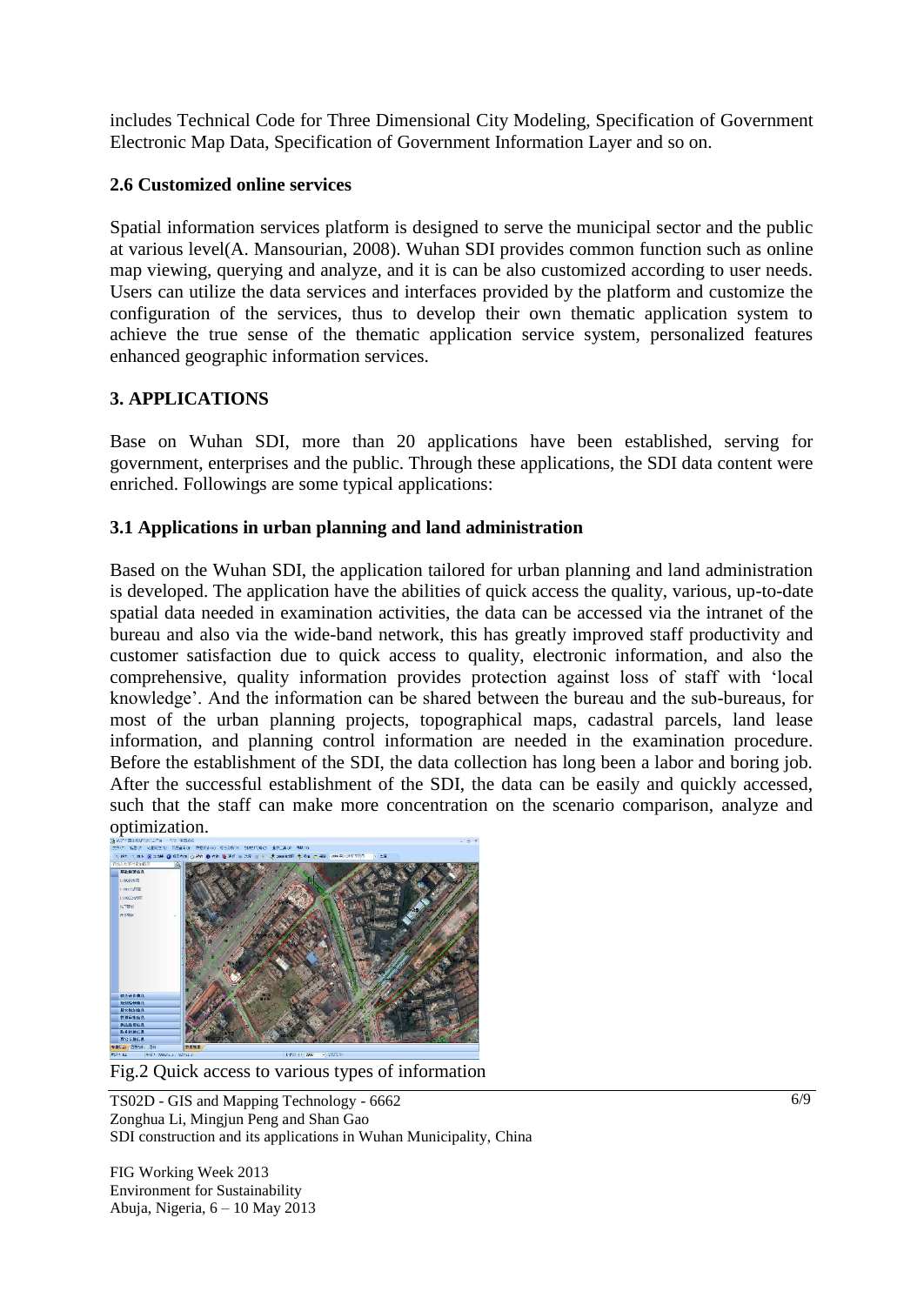#### **3.2 Application in City Grid Management**

City grid management is a new city management manner. As the basic unit of a certain geographical area, under the jurisdiction of the region is divided into a number of grid-like units, each grid assigned a supervisor, whose task is monitoring, handling local affairs, headed by clear levels geographical jurisdiction of city management responsibilities person, hierarchical management space, classification, region-wide management. Wuhan city grid management system is developed on the basis of Wuhan SDI, and realized centralized management of 7 districts, 88 streets, 939 communities, 8430 grids and 2,060,000 urban features, geographic information can be accessed by the city and district level through online service, thus improving the management efficiency, saving management costs.

#### **3.3 Applications in social management and service**

Social management innovation is a new issue of social management, it uses new social management philosophy, knowledge, technologies, methods and mechanisms to transform the traditional management models and methodologies to improve and reform, and its purpose is to make society better order, thus to gain more desirable political, economic and social benefits. This project is also developed based on SDI, it integrated various information comes from 21 geovernment departments, such as land resource and planning bureau, public security bureau, housing security and management bureau, civil affairs bureau, population and family planning commission, urban management bureau, industry and commerce bureau and etc., and developed social management and service information system which is the typical case of integrated application of SDI. Up until now, the urban areas were divided into about 9300 irregular grids, each grid is assigned an unique code. The functions includes information collection, contradictions resolving, analysis, command and dispatch, and established a mechanism of linkage among city, district, street, community and grid level, which enhanced social management and service levels, and effectively safeguard the city of peace, harmony and stability.



Fig.3 Wuhan social management and service platform

### **3.4 Applications in public service**

FIG Working Week 2013 Environment for Sustainability Abuja, Nigeria, 6 – 10 May 2013

TS02D - GIS and Mapping Technology - 6662 Zonghua Li, Mingjun Peng and Shan Gao SDI construction and its applications in Wuhan Municipality, China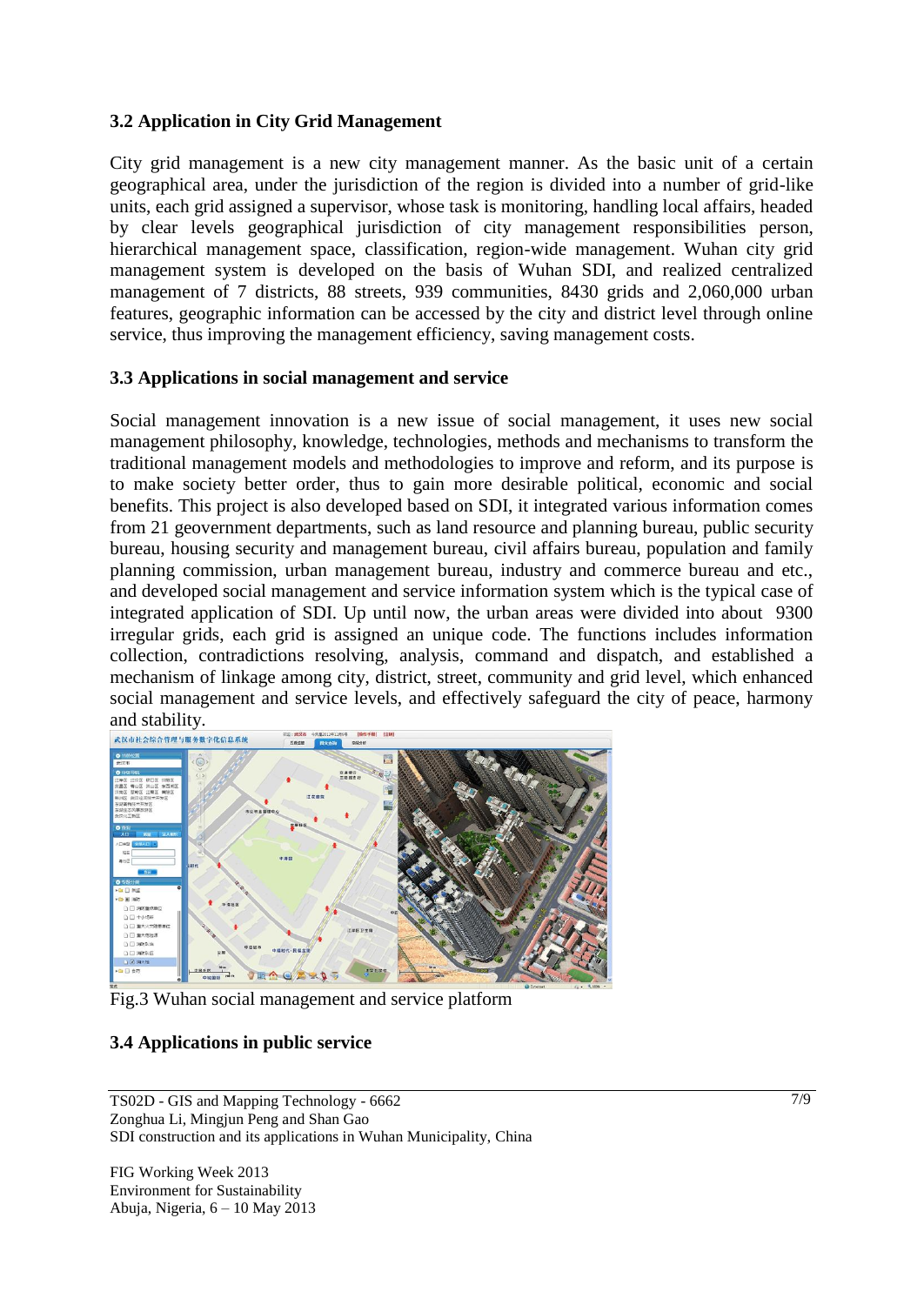[www.wpl.gov.cn](http://www.wpl.gov.cn/) is the website for the public, based on the SDI, the common geographic information such as transportation, water, residential area and other information related to public living were extracted and published on the internet, thus the public can view, query city map and various information like government agencies, financial sites, schools, hospitals, dining and leisure, so as to enhance the convenient of our living.

And we also provides lots of land administration and urban planning information to the public, which includes: the approved construction projects, the regulation planning, the green land protection, the water bodies protection, the historic protection zone, the land lease information, land reservation, the utilities projects, the demolition of the old buildings, etc.



### **4. DEVELOPMENT AND PROSPECT**

After the construction during  $10<sup>th</sup>$  and  $11<sup>th</sup>$  five-year plan period, Wuhan SDI has been fully completed and widely used, and achieved good economic and social benefits. With the progress of society and the continuous development of the information technology, as an infrastructure, spatial information resources are constantly penetrated into urban construction, management, and all aspects of daily life, its value being more and more attention, and SDI is still in continuous development(Chaowei Yang, 2010). Smart city construction in the ascendant, Wuhan start the general plan and design of smart city in 2011, SDI and perception, network, cloud computing are considered as the infrastructures of Smart Wuhan, and has been approved by the municipal government, It can be predicted that Wuhan SDI will meet new opportunities for development.

### **REFERENCES**

- Singh, P.K., 2009. Spatial data infrastructure in India: status, governance challenges, and strategies for effective functioning. International Journal of Spatial Data Infrastructures Research 4, 359-388.
- STEVE JACOBY, JESSICA SMITH , LISA TING and IAN WILLIAMSON, 2002, Developing a common spatial data infrastructure between State and Local Government an Australian case study, *INT. J. geographical information science*, 16(4), pp. 305-322